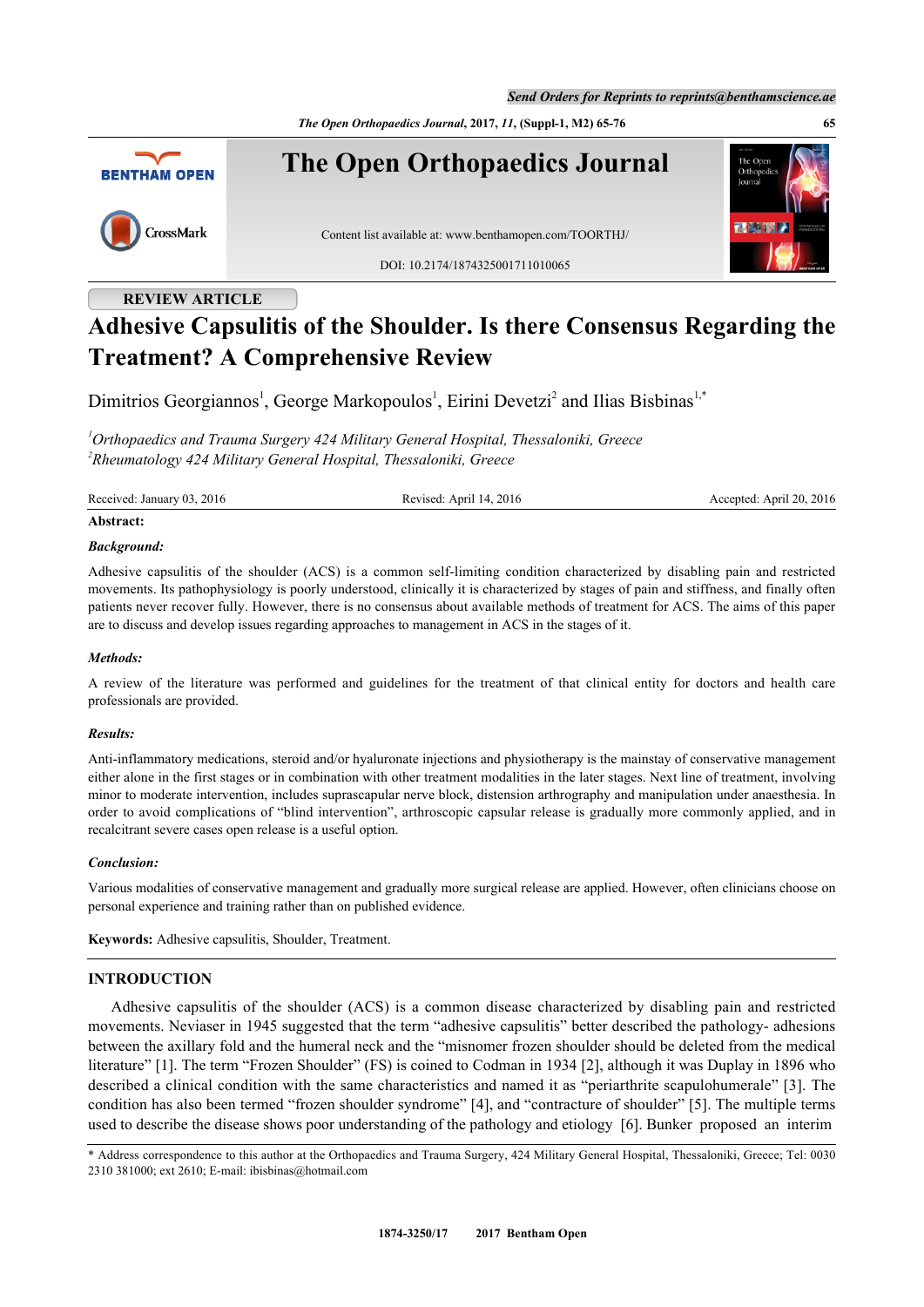term "HGAC" the acronym for "humeroglenoid acromioclavicular" syndrome, which is quite confusing for patients and doctors [[7\]](#page-7-0). The American Shoulder and Elbow Society (ASES) resulted in a consensus definition of ACS as follows: "a condition characterized by functional restriction of both active and passive shoulder motion for which radiographs of the glenohumeral joint are essentially unremarkable" [\[8](#page-7-1)].

#### **EPIDEMIOLOGY - AETIOLOGY - PATHOPHYSIOLOGY**

ACS occurs in 2-5% of the general population and up to 20% in diabetic patients [\[8](#page-7-1)]. It occurs more commonly in women between 40 and 60 years and in a quarter of the patients the disease is bilateral [\[8](#page-7-1)]. ACS has been classified as primary -idiopathic- and secondary - intrinsic, extrinsic and systemic due to predisposing factors [[9](#page-7-2), [10](#page-7-3)]. The most frequent predisposing factor leading to ACS is diabetes mellitus with its incidence been in diabetes patients between 10-36% [\[11\]](#page-7-4). Further, associations include cardiac disease, pulmonary disease, Parkinson's disease and stroke, hyperthyroidism, hypothyroidism, scleroedema, Dupuytren's disease or previous non-shoulder surgery including cardiac surgery, thoracic, neck surgery or neurosurgery or shoulder trauma as rotator cuff injury[[11\]](#page-7-4).

The pathophysiology of ACS is not clear. It starts without a specific precipitating event, as an inflammatory reaction in the shoulder capsule. The presence of cytokines is evidence of a possible autoimmune process, which however has not established relations or aetiology [\[12](#page-7-5)]. After active fibroblastic proliferation in the shoulder capsule, fibroblasts start transforming to myofibroblasts causing inflammatory contracture, capsular hyperplasia and fibrosis reducing the capsular volume and restricting the glenohumeral movements [\[13](#page-7-6)].

Pain and decreased range of motion (ROM) are the principle symptoms all the way through the course of adhesive capsulitis. The symptoms can persist for 12-24 months. Interestingly, 10% of patients never recover full ROM. However, this loss of motion is seldom functionally limiting [[12\]](#page-7-5).

#### **STAGES AND DIAGNOSTIC CRITERIA**

It is commonly believed that ACS is an idiopathic, self-limiting syndrome divided into four consecutive stages lasting approximately 24 months in total [[6\]](#page-6-5); 1. Painful stage: characterized by gradual onset of symptoms which persist for less than 3 months and consist of mild to severe pain, mild limitation of range ROM, and inability lying on the affected shoulder. 2. Freezing stage: symptoms continue for 3-9 months, characterized by severe nocturnal pain and significant loss of both active and passive ROM. 3. Frozen stage: symptoms persist for 9-14 months and characterized by shoulder stiffness and pain at the end of motion or at night. 4. Thawing stage: occurs between 15-24 months and characterized by minimal pain and a gradual improvement of ROM due to capsular remodeling.

The formal diagnostic criteria include: 1.painful and stiff shoulder for at least 4 weeks; 2. severe shoulder pain that interferes with activities of daily living or work; 3. night pain; 4. painful restriction of both passive and active shoulder range of motion (elevation <100°, external rotation >50% restriction); and 5.normal radiological appearance [[14](#page-7-7)]. Aim of this article is to review the current literature on treatment of this painful, disabling and often debilitating condition.

### **TREATMENT**

Some authors believe that pain relief is the main objective of all treatments for ACS [\[15](#page-7-8)]. However, considering the functional disability and its impact on the patients, this objective should be refined to early pain relief and functional restoration [\[16](#page-7-9)]. Choice of treatment approach depends upon the patient's functional status at the time of presentation. Generally speaking a trial of conservative care is warranted for 6 months provided the clinician closely monitors progress. If progress stalls or the condition worsens, an alternate approach to treatment should be considered [[17\]](#page-7-10).

#### **Conservative Treatment**

#### *Oral Medication*

Non steroidal anti-inflammatory drugs (NSAIDs) have been widely used for the treatment of ACS, especially at the painful first phase of disease. According to the literature, some studies- even with questionable clinical evidenceshowed significant improvement of pain in patients treated with NSAIDs compared with placebo [[18\]](#page-7-11). Others support the use of NSAIDs at the earlier inflammatory stages of the ACS claiming that they may provide short-term pain relief [\[19](#page-7-12), [20](#page-7-13)].

Oral corticosteroids can also be used and have been shown to improve pain, especially night pain [[18\]](#page-7-11), and ROM in the short term [[21](#page-7-14) - [25](#page-7-15)]. Buchbinder *et al.* [[24](#page-7-16)] in a randomized controlled trial (RCT) concluded that oral steroids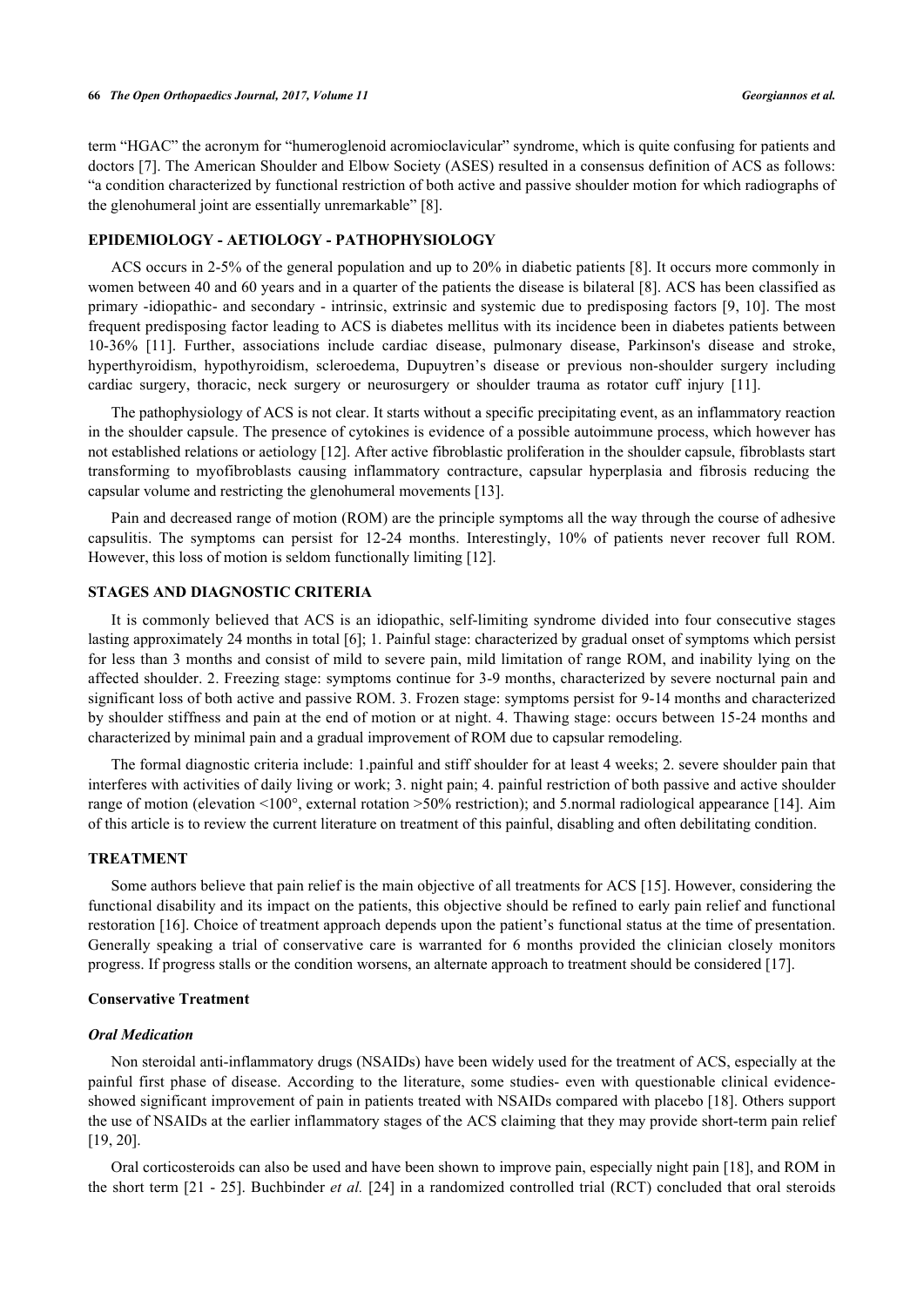provide significant short term benefits in pain relief, ROM and function. A recent systematic review [[25](#page-7-15)] concluded similar results, with "silver" level evidence that oral steroids provide significant short-term improvement but the effect may not be maintained beyond six weeks. Minimal adverse effects were reported with the use of steroids.

#### *Intra-Articular Injection*

Intra-articular corticosteroid injections are used commonly to manage ACS for many years, quelling the inflammation process and reducing the patient's symptoms [\[26\]](#page-7-17). The number of injections as well as the injection techniques used varies. The dose of steroid used ranges from 20 to 60 mg Triamcinolon [\[27,](#page-7-18) [28](#page-7-19)]. Often corticosteroid injections are performed as a mixture with a local anesthetic. The improvement of ROM is attributed to the effect of the local anaesthetic medication that reduces the pain and the muscle spasm [\[29\]](#page-7-20). The effect has been described to last up to 6 weeks, and the injections are more effective when synovitis is present during the early stage of ACS [[30](#page-8-0), [31\]](#page-8-1). The injection can be targeted into the glenohumeral or subacromial space without significant differences as about its effectiveness [[32\]](#page-8-2). Multiple studies have shown that the use of ultrasound or fluoroscopy to guide injections improves the accuracy of these injections compared with a blind technique [\[33](#page-8-3) - [36\]](#page-8-4). Juel *et al.* [[37\]](#page-8-5) has recently described a new injection technique with an ultrasound-guided injection of 20 mg triamcinolon into the rotator interval with significant effects on ROM after 12 weeks. Steroid injections were compared with placebo, supervised physiotherapy and intraarticular sodium hyaluronate injection in three high quality RCTs [\[38](#page-8-6) - [40\]](#page-8-7).

Sodium hyaluronate injection into the shoulder joint is a relatively new intervention for the management of adhesive capsulitis. Hyaluronate is a major component of connective tissue and has metabolic effects on articular cartilage, synovial tissue and synovial fluid [\[41](#page-8-8)]. Hyaluronic acid injections have been shown to be beneficial for persistent shoulder pain especially when the main reason is osteoarthritis of the glenohumeral joint [[42](#page-8-9), [43](#page-8-10)]. Harris *et al.* in a review article showed that hyaluronate injection into the glenohumeral joint is a safe and effective procedure improving pain and ROM at short-term follow up in patients with ACS[[44\]](#page-8-11). However, Callis *et al.* in a comparative study demonstrated that hyaluronic acid intra-articular injections were not as effective as the intra-articular corticosteroid injections or physiotherapy for the treatment of ACS [[38](#page-8-6)]. Finally, Lin-Fen Hsieh *et al.* in a RCT showed that the addition of hyaluronic acid injections to conventional physiotherapy did not produce a significant added benefit for the treatment of patients with ACS and may increase unnecessary medical expenditures [\[45](#page-8-12)].

#### *Physiotherapy*

Physiotherapy is considered an important factor of maintaining movement by preventing capsular contraction and regaining ROM once symptoms allow and it is widely accepted that it should be used in the conservative management of ACS [\[46](#page-8-13), [47](#page-8-14)]. A variety of interventions were used, which included among others heat or ice applications, active and passive ROM exercises, mobilization techniques, stretching, patient's education and supervised home exercises, laser therapy, transcutaneous electrical nerve stimulation and proprioceptive neuromuscular fascilitation techniques (PNF) [\[48](#page-8-15)]. The use of ultrasound, massage, iontophoresis and photophoresis has been discouraged by some authors and they seemed to be of no benefit for the treatment of ACS, reducing the likelihood of a favorable outcome [\[49](#page-8-16)].

Joint mobilization techniques such as traction and glide were used to stretch the adhered capsule and improve the physiologic accessory movements [\[50](#page-8-17)]. Traction involved distraction of one articular surface perpendicular to the other and gliding involved translational movement of one articular surface parallel to the other. Johnson *et al.*, in a study comparing anterior versus posterior glide mobilization, concluded that posterior joint mobilization was more effective than anterior for improving external rotation after three therapeutic sessions [[51\]](#page-9-0). The intensity of stretching has to match with the patient's patience and the tissue's ability to cope with physical stress [\[52](#page-9-1)].

Diercks *et al.* in an RCT of 77 patients showed that intensive physical rehabilitation can be counter-productive comparing one group performing passive stretching and mobilization beyond pain limits (intensive physiotherapy group) with a second group performing active and actively assisted exercises within pain limits (supervised neglect group). At two years only 63% of the first group and 89% of the second group had good shoulder function [\[53\]](#page-9-2). However, Vermeulen *et al.* in a RCT concluded that high grade mobilization techniques are more effective than low grade ones in the management of ACS of the shoulder despite of patients were improved significantly with both treatment strategies [\[48](#page-8-15)]. Another recent study by Russel *et al.* showed that anxiety and depression appear to be an important part of ACS symptoms and physiotherapy interventions in a group exercise class provided superior outcomes in relieving signs and symptoms because they particularly addressed this aspect of the condition [[54\]](#page-9-3). Finally, when selecting a physical treatment method for ACS it is important to consider the patient's symptoms, stage of condition and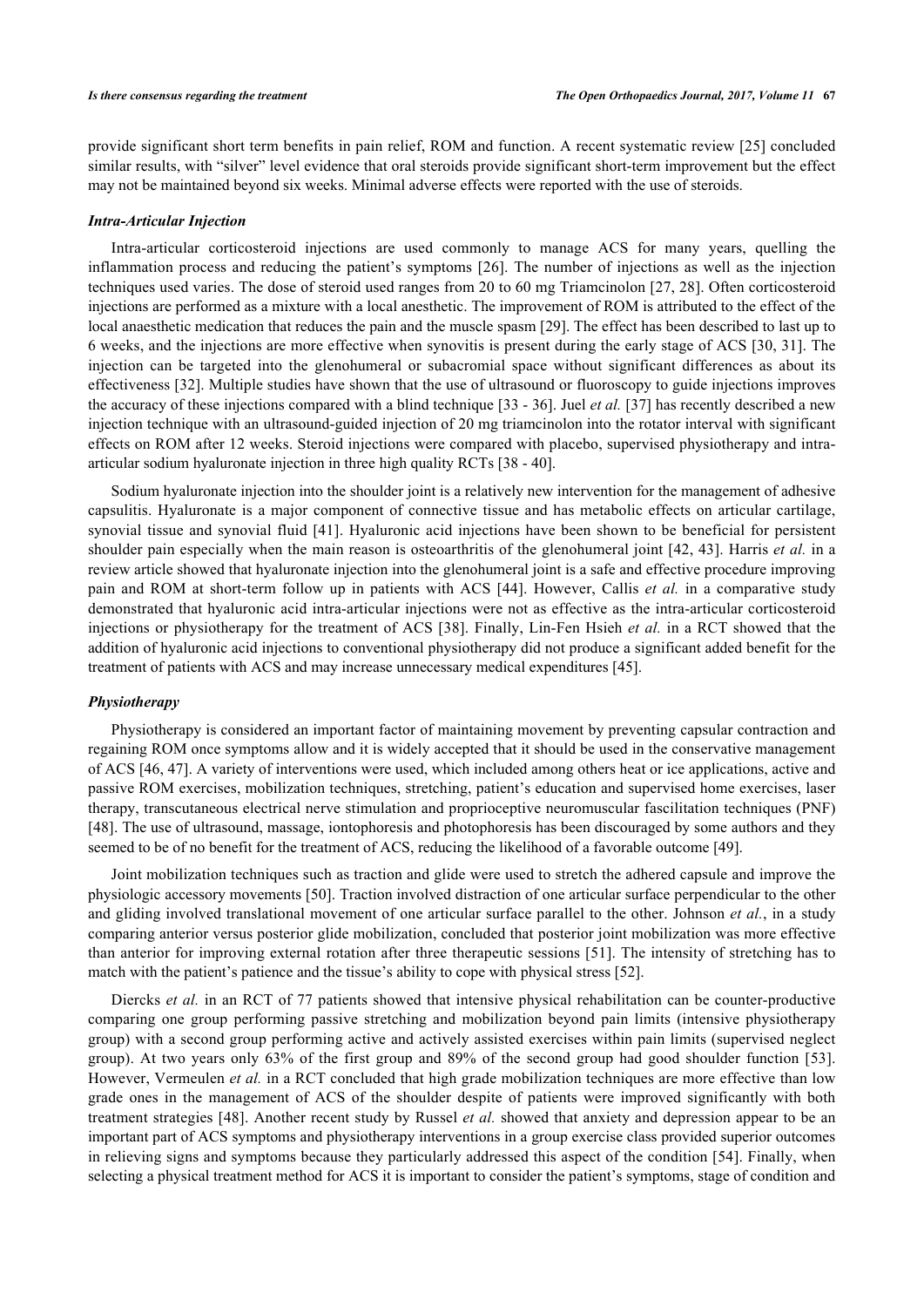recognition of different patterns of motion loss [[55](#page-9-4)]. It is also important to educate the patient explaining the pathology and self-limiting character of the condition, acknowledging that full ROM might never be restored [\[52](#page-9-1)].

#### *Suprascapular Nerve Block*

Suprascapular nerve block (SNB), first described in 1941, aims to block the nerves to the glenohumeral joint as they branch from the suprascapular nerve near the scapular notch [[56\]](#page-9-5). The block could be repeated twice weekly for a total of 2-4 treatments [\[57](#page-9-6)]. Jones *et al.* compared the therapeutic effects of SNB to intra-articular corticosteroid injection, and found that the technique was safe, effective and has several benefits over intra-articular injection [[58\]](#page-9-7). A RCT conducted by Dahan *et al.* compared three SNB with bupivacaine at weekly interval with placebo. SNB offered significant pain relief but no improvement with regard to ROM [\[59\]](#page-9-8). Ultrasound-guided placement of a perineural catheter to provide continuous SNB has also been proposed in a case report [\[60](#page-9-9)].

#### *Distension Arthrography*

Distension arthrography is a procedure where an injection of a saline solution and/or steroids or air into the shoulder joint breaks up the adhesions that might limiting the movements of the glenohumeral joint and causing pain and disability. Arthrographic distension of the shoulder capsule leading to capsular rupture was first described by Anderson and Lundberg [[61\]](#page-9-10). Distension could be done with a mixture of long acting anaesthetics, steroids, saline or air. Because of the inherent compressibility of air, distension of a contracted capsule is more difficult than if saline is used [\[62\]](#page-9-11). Dependent upon the contracted state of the joint capsule, distension usually occurred when between 10ml and 55ml of normal saline had been injected. Rupture usually occurred through the subscapularis bursa and occasionally down the biceps sheath [\[62](#page-9-11)]. Corbeil *et al.* contacted a double-blind prospective trial comparing intra-articular steroid injection vs arthrographic distension and found no significant difference between the two groups [[63\]](#page-9-12). Jacob *et al.* compared three interventions in a RCT. Shoulder distension with air, intra-articular steroid injection and distension with air and steroids. They concluded that intra-articular steroid injection and distension plus steroids to be superior to distension alone, but there was no significant difference between steroid injection with or without [\[64\]](#page-9-13). Buchbinder *et al.* compared arthrographic distension with steroid and saline versus placebo. There was significant improvement of ROM, pain and disability in the distension group compared to placebo group [[24\]](#page-7-16). A RCT conducted by Gam *et al.* showed significant improvement in ROM and lower need for analgesics in the arthrographic group, but no difference in pain or function compared with the steroid injection group [[65](#page-9-14)]. Hsu and Chan reported a prospective study comparing MUA and physiotherapy with arthroscopic distension and physiotherapy, and with physiotherapy alone. They reported no significant difference between the first two groups regarding pain, ROM and function [\[66\]](#page-9-15). Other studies although non RCTs, but with long follow-up (up to 28 months) concluded that arthrographic distension is a safe and effective treatment of frozen shoulder that gives long-term improvement [[62](#page-9-11), [67](#page-9-16), [68\]](#page-9-17). Park *et al.* in a RCT, compared ultrasound guided capsular distension with hyaluronic acid with steroid injection alone[[69](#page-9-18)]. They concluded that capsular distension with hyaluronic acid was as effective as the steroid injection alone regarding the pain relief and function but more effective regarding the passive external rotation movements [[69\]](#page-9-18).

#### *Manipulation Under Anaesthesia (MUA)*

MUA can be considered after 6 months of refractory pain and stiffness in patients with ACS [[19](#page-7-12), [70](#page-9-19)]. It consists of a controlled, forced restoration of shoulder movements. Elevation and abduction releases the inferior capsule due to rupture of the capsule from the humeral neck. Forced external rotation tears the coracohumeral ligament allowing for improvement of rotational movements [[46](#page-8-13)]. Dodenhoff *et al.* concluded that MUA is a safe procedure that provides early improvement of the shoulder function [[16\]](#page-7-9). Farrell *et al.* reported excellent results in 70% of patients treated with MUA at 15 years follow-up [\[71](#page-10-0)]. Wang *et al.* concluded that MUA accelerates ACS recovery and improves shoulder function and symptoms within a short period of time. They were also reported neither recurrence of symptoms in 8 year follow-up nor residual complications [\[72](#page-10-1)]. Jacobs *et al.* conducted a RCT comparing MUA versus intra-articular steroids and concluded that there is no difference regarding the speed of reduction in pain or improvement in function [\[73](#page-10-2)]. Kivimaki *et al.* reported no differences at 3, 6 and 12 months between MUA and exercises compared with physiotherapy exercises alone in an RCT[[74](#page-10-3)]. DeCarli *et al.* showed that patients undergoing a MUA with an arthroscopic capsular release had better outcomes at 6 weeks but no difference at 12 weeks compared with patients undergoing intra-articular corticosteroid injection [[75\]](#page-10-4). Reichmister andFriedman reported that 97% of patients treated with MUA had significant improvement of pain and ROM, however 8% required a second MUA [[76\]](#page-10-5).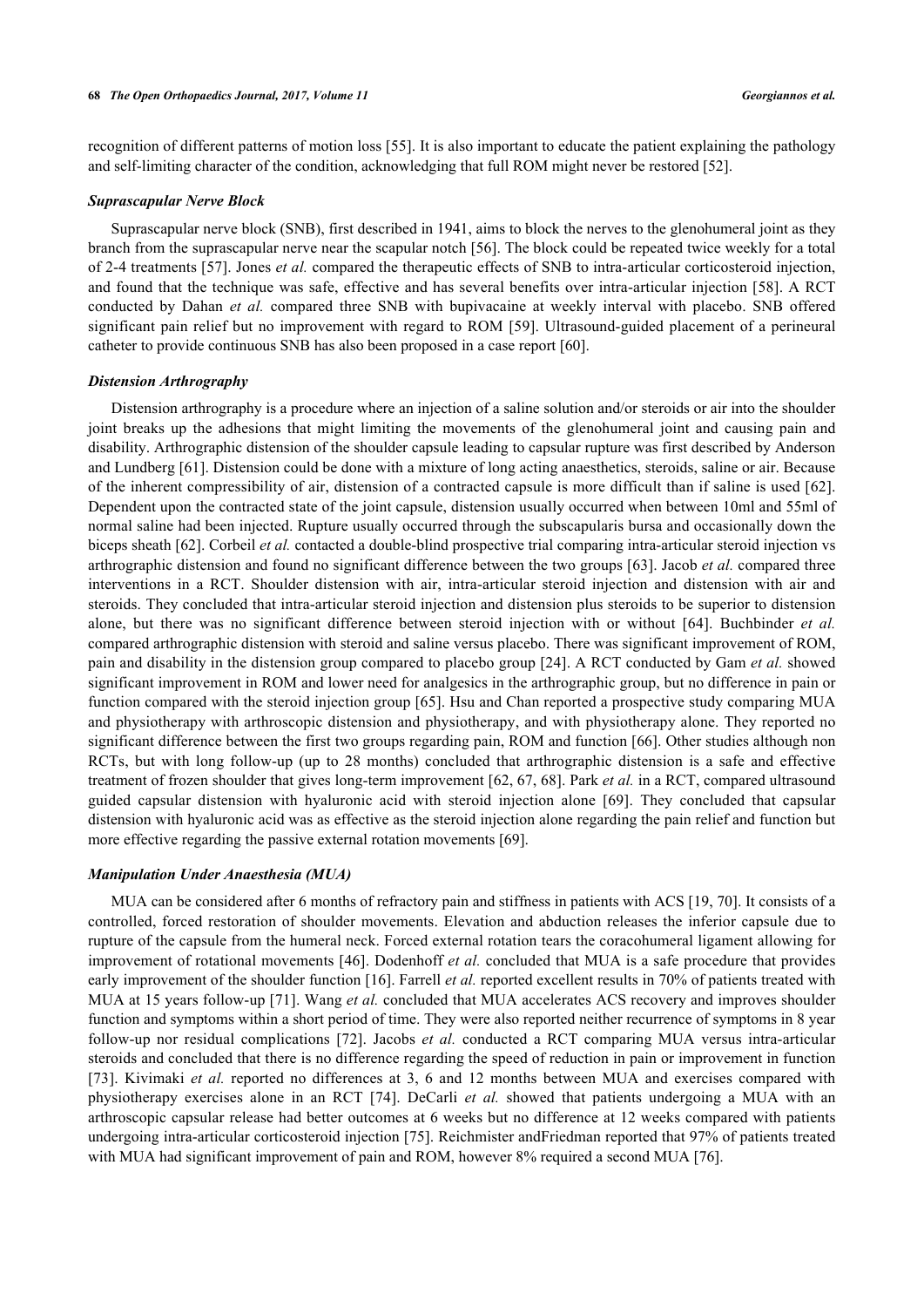#### **Surgical Treatment**

#### *Arthroscopic Release*

The effectiveness of arthroscopy in treatment of ACS has been confirmed by several studies [[77](#page-10-6) - [80](#page-10-7)]. Ogilvie-Harris *et al.* first described the arthroscopic anterior capsulotomy for the treatment of ACS. They suggested that the inferior capsular release should be avoided in order to prevent injury to the axillary nerve [[81](#page-10-8)]. Le Lievre *et al.* [[82](#page-10-9)] showed that patients underwent arthroscopic capsular release maintained the initial good results regarding pain, function and ROM for over 7 years [[82\]](#page-10-9). Interestingly, improvement of internal rotation might be very poor. Several authors performed a posterior release to increase the range of internal rotation however this has shown to make no difference [\[83](#page-10-10)]. There is no consensus regarding the extent of capsular release and which structures should be involved in release. Many authors release only the rotator cuff interval and the contracted coracohumeral ligament claiming excellent results [\[84](#page-10-11) - [86](#page-10-12)] while some others suggest that releasing the superior edge of subscapularis is essential t restore the external rotation [[87](#page-10-13) - [89](#page-10-14)]. A posterior capsular release might improve a severely restricted internal rotation [\[13](#page-7-6), [83\]](#page-10-10). A '360° capsulectomy' has been recently utilized by several surgeons although this technique associated with higher risk of axillary nerve injury [[19,](#page-7-12) [89](#page-10-14) - [91](#page-10-15)]. Chen *et al.* reported poor functional outcomes at 3 months after capsulotomy without inferior release [[92](#page-11-0)]. Ogilvie-Harris *et al.* compared arthroscopic release with MUA. They concluded that arthroscopic release is the treatment of choice for resistant ACS ensuring more substantial and rapid ROM and pain improvement controlled with lower risk of complications [[93\]](#page-11-1).

#### *Open Release*

With the development of arthroscopic techniques, open release is nowadays rarely performed and is mentioned only for historical purposes. There are several studies in the literature suggesting that open release could be used for recalcitrant cases of ACS and good results with complete pain relief and full ROM restoration are reported [\[94](#page-11-2), [95](#page-11-3)].

#### **DISCUSSION**

The level of evidence of studies regarding the various treatments for ACS is generally low especially with regard to surgical treatments. RCTs are difficult to perform because of the difficulties regarding the clinical diagnosis as well as the various stages of ACS in the recruited patients. Therefore, most of the studies are mainly case series or retrospective comparative studies [\[19](#page-7-12)].

Despite the widespread use of NSAIDs, there is no evidence in the literature to support their effectiveness for the treatment of ACS [[18](#page-7-11) - [20](#page-7-13)]. Oral steroids appear to provide significant short-term improvement but their effect may not be maintained beyond six weeks. Furthermore the use of oral steroids for a long period involves long-term systematic side effects [[24,](#page-7-16) [25\]](#page-7-15).

Although, many studies showed significant early benefit of intra-articular injections on pain and shoulder ROM, no differences were found after three months between various treatments. They may be more efficacious in the early inflammatory stage without substantial capsular contracture however this finding has yet to be proven with higher level studies [\[27](#page-7-18), [28](#page-7-19)]. The combination of steroid injection with physiotherapy appeared more effective than physiotherapy or steroid injections alone in the recovery of range of motion [[47\]](#page-8-14).

Physiotherapy and exercises are often used to prevent capsular contracture and improve shoulder ROM. Home exercise program with gentle stretching seemed to provide better results than more intensive physiotherapy regimes although there is no sufficient evidence about the most effective physiotherapy [\[96](#page-11-4), [97](#page-11-5)]. Regarding the physical therapy, there is good evidence that the laser therapy and the deep heating especially is very effective if applied additionally to mobilization techniques or exercise programs [[98\]](#page-11-6).

Suprascapular nerve block is proved a safe, simple, highly successful and reproducible alternate for the treatment of ACS in the primary care [[58](#page-9-7), [99\]](#page-11-7). It could be used alone or in combination with steroids for additional pain control. Blockage of the suprascapular nerve, which contains a substantial proportion of sympathetic fibers supplying the shoulder joint, cause significant pain relief [\[57](#page-9-6)].

Capsular distension of shoulder joint has been recommended for patients with ACS resistant to conservative treatment[[24](#page-7-16), [62,](#page-9-11) [67\]](#page-9-16). There is only "silver" level evidence that arthrographic distension with saline and steroid provides short-term benefits in pain, ROM and function in ACS and that no conclusions from the existing RCT's can be made on the long-term outcome [\[25](#page-7-15)].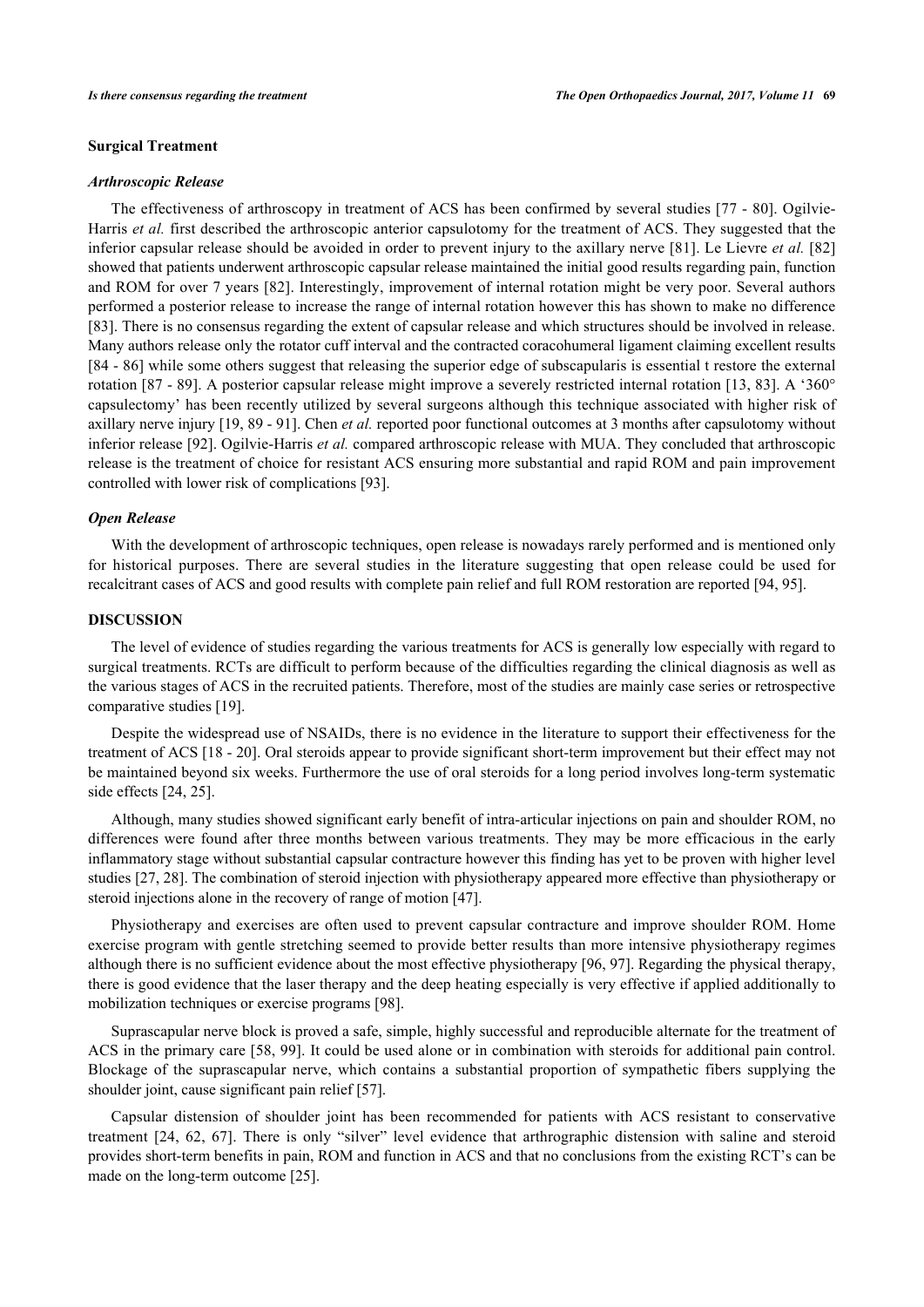There is no consensus about the safety of MUA. Several iatrogenic complications, such as haemarthrosis, glenohumeral ligament rupture, glenoid labral detachment, SLAP lesions, rotator cuff tendon tears, and humeral fractures have been reported [\[100](#page-11-8)]. The use of injections is recommended rather than MUA and physiotherapy as a firstline treatment for patients in the freezing phase of ACS [[73\]](#page-10-2).

Arthroscopic capsular release has been favored over MUA as it allows a complete release of the contracted capsule, reduces the chance of fracture and provides immediate improvement [[82\]](#page-10-9). However, there is still controversy regarding the optimum way of release. The primary source of pathology in ACS is the rotator interval [[9\]](#page-7-2). Therefore, it is the release of that area in conjunction with the inferior capsule that provides the greatest improvement in ROM [\[83,](#page-10-10) [65\]](#page-9-14). In contrast, several authors have recently utilized the '360° total capsular release' [\[89](#page-10-14) - [91](#page-10-15)]. The major advantage of arthroscopic capsular release compared to open one, is that the physical therapy and exercise can be initiated immediately after surgery [[89\]](#page-10-14). It is also valuable in patients with osteoporosis that are difficult and dangerous to perform MUA. Other benefits of the arthroscopic capsular release include the ability to allow release of the rotator interval, the anterior and posterior capsule, and the inferior pouch; debridement of the subscapularis tendon; denervation of the glenohumeral joint capsule; removal of synovial tissue [[89\]](#page-10-14).

Open release is considered the last chance for the most recalcitrant cases after failure of the arthroscopic release and MUA as associated with several complications such as prolonged recovery, stiffness, postoperative pain that can delay early mobilization [[47,](#page-8-14) [94,](#page-11-2) [95\]](#page-11-3).

Obviously, there is insufficient evidence to draw solid conclusions about which treatment is the most effective [\[101](#page-11-9)]. In the absence of clear direction from the literature a realistic approach to patient management needs to be planned. A survey study [\[102](#page-11-10)] among healthcare professionals (orthopaedic surgeons, general practitioners, physiotherapists) stated that most professionals recommended non-operative treatment in the painful phase including oral analgesia and physiotherapy. 18% of the professionals recommended injections in the first instance, 3% recommended arthroscopic release and 1.4% advocated capsular distension. Another survey study among shoulder orthopaedic surgeons enquiring on surgeons' treatment preference revealed that the management of ACS varies both with regard to non-surgical and surgical options. Most of them based their choice of treatment on personal experience and training rather than on published studies [\[103](#page-11-11)].

| <b>ACS Treatment</b>  | Goal                                                                                                                                      | <b>Treatment Modality</b>                                                                                                                   |
|-----------------------|-------------------------------------------------------------------------------------------------------------------------------------------|---------------------------------------------------------------------------------------------------------------------------------------------|
| Painful phase         | pain reduction and<br>preservation of function                                                                                            | NSAIDs - i.a. steroid injections<br>i.a. hyaluronate injections<br>physiotherapy / hydrotherapy                                             |
| <b>Freezing phase</b> | NSAID <sub>s</sub> - <i>i.a.</i> steroid injections<br>prevention of adhesion formation<br>capsular distension treatment<br>physiotherapy |                                                                                                                                             |
| Frozen phase          | ROM improvement                                                                                                                           | NSAID <sub>s</sub> - <i>i.a.</i> steroid injections<br>capsular distension treatment<br><b>MUA</b><br>arthroscopic release<br>physiotherapy |
| Thawing phase         | restoration of joint normal function                                                                                                      | arthroscopic release<br>open release<br>physiotherapy                                                                                       |

<span id="page-5-0"></span>**Table 1. Goals and treatment modalities which are suggested-applied for ACS treatment in each phase.**

The treatment of ACS should be based on the stage of the disease and on patient characteristics. A treatment algorithm is proposed in Table **[1](#page-5-0)**. Well educated patients and reassurance regarding the disease increases compliance and improves the treatment outcome. However, it is important to emphasize that the full ROM may never recover. *In the painful phase*, the goal of treatment is to reduce pain and to preserve shoulder mobility and function. Oral NSAIDs and/or intra-articular steroid injections or intra-articular hyaluronate injections indicated for the first 4 weeks. Additionally, stretching and exercise program within the pain threshold could be used for better results. *In the freezing phase*, the goal of treatment is to prevent stiffness and reduce the formation of intra-articular adhesions. Physiotherapy plays the most important role of treatment in the freezing phase. The exercise program includes passive mobilization, active exercises, daily home exercises and internal-external stretching exercises with the use of pulleys. The duration and intensity of program should be based on the pain threshold. Intra-articular corticosteroids are generally used to improve the synovitis, thus reducing the natural history of disease. Capsular distension is a treatment option, very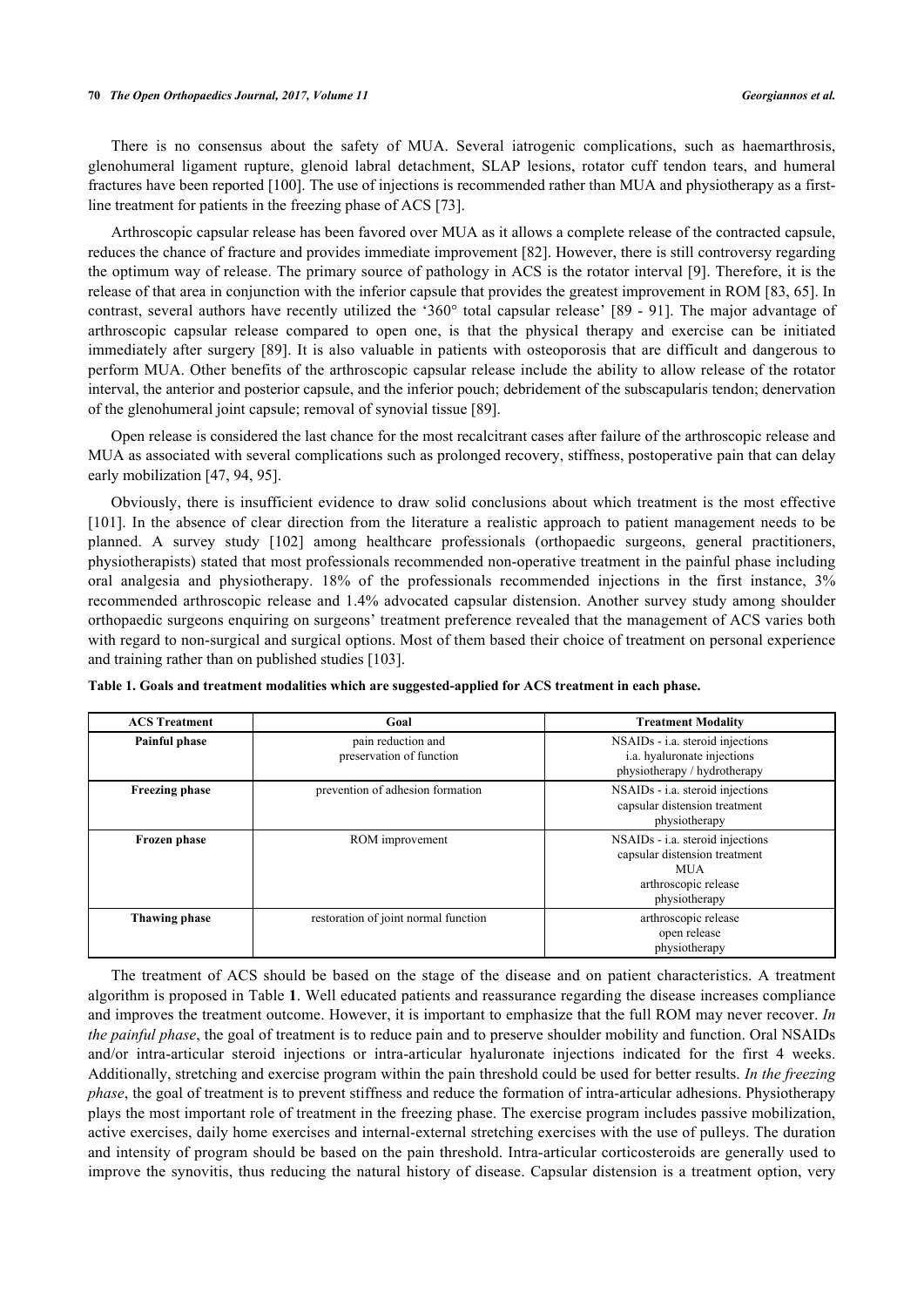favorite among the shoulder surgeons in this phase. *In the frozen phase*, the goal of treatment is to improve the marked loss of ROM of the shoulder. Capsular distension, MUA, and arthroscopic release could be used alone or in combination to restore a proper dynamic shoulder joint. Physiotherapy is used to maintain the achievements of the invasive technique used. The control of pain with NSAIDs or injections is important to increase the intensity, duration and frequency of exercises. The addition of deep heating to stretching exercises and mobilization can produce a greater improvement in ROM through the relaxation of the surrounding musculature. *In the thawing phase*, the goal of treatment is the restoration of the normal function of the shoulder. Arthroscopic release is widely used. Open release could be used for very stiff shoulders. Additionally, stretching and proprioceptive exercises are prescribed in order to correct the compensatory movements and restore a well-built dynamic shoulder joint.

#### **CONCLUSION**

Adhesive capsulitis of the shoulder is a disabling disease often with up to 24 months recovery. Although, many treatment modalities have been reported for the management of the ACS, there is still no consensus in the literature regarding which therapeutic option is superior, mostly because of a lack of high-level evidence. Given that ACS is a self-limiting condition, conservative management is the first choice in the first stage of the disease. Physiotherapy and active and passive exercises, combined with oral medication and/or intra-articular corticosteroid injections, are considered most important in the conservative treatment of ACS. After failure of conservative treatment invasive options can be considered. It seems that distension arthrography combined with gentle MUA is being increasingly used as a first line of invasive treatment and is being considered more and more by clinicians before arthroscopic capsular release. High quality RCTs with long follow-up should be designed to compare different treatment options and to formulate precise guidelines about the treatment of ACS.

### **LIST OF ABBREVIATIONS**

| <b>ACS</b>           |     | Adhesive capsulitis of the shoulder                   |
|----------------------|-----|-------------------------------------------------------|
| <b>ASES</b>          | $=$ | American shoulder and elbow society                   |
| <b>FS</b>            | $=$ | Frozen shoulder                                       |
| <b>HGAC</b> syndrome | $=$ | Humeroglenoid acromioclavicular" syndrome             |
| <b>MUA</b>           | $=$ | Manipulation under anaesthesia                        |
| <b>NSAIDs</b>        | $=$ | Non-steroidal anti-inflammatory drugs                 |
| <b>PNF</b>           | $=$ | Proprioceptive neuromuscular fascilitation techniques |
| <b>RCT</b>           | $=$ | Randomized controlled trial                           |
| <b>ROM</b>           | $=$ | Range of motion                                       |
| <b>SNB</b>           |     | Suprascapular nerve block                             |

#### **CONFLICT OF INTEREST**

The authors confirm that this article content has no conflict of interest.

#### **ACKNOWLEDGEMENTS**

The authors thank Medical student Miss Vasiliki Bisbinas for providing precious help with the literature search and the English language refinement during the writing of this paper.

#### **REFERENCES**

- <span id="page-6-0"></span>[1] Neviaser J. Adhesive capsulitis of the shoulder. A study of the pathological findings in periarthritis of the shoulder. J Bone Joint Surg Am 1945; 27: 211-22.
- <span id="page-6-1"></span>[2] Codman EA. The shoulder. Boston: Thomas Todd 1934.
- <span id="page-6-2"></span>[3] Duplay S. Periarthritis of the glenohumeral joint in the shoulder. Rev Pract D Trav de Med 1896; 53: 226.
- <span id="page-6-3"></span>[4] Lundberg BJ. The frozen shoulder. Clinical and radiographical observations. The effect of manipulation under general anesthesia. Structure and glycosaminoglycan content of the joint capsule. Local bone metabolism. Acta Orthop Scand Suppl 1969; 119: 1-59. [\[http://dx.doi.org/10.3109/ort.1969.40.suppl-119.01\]](http://dx.doi.org/10.3109/ort.1969.40.suppl-119.01) [PMID: [4952729](http://www.ncbi.nlm.nih.gov/pubmed/4952729)]
- <span id="page-6-4"></span>[5] Bunker T. Time for a new name for frozen shoulder-contracture of the shoulder. Shoulder Elbow 2009; 1: 4-9. [\[http://dx.doi.org/10.1111/j.1758-5740.2009.00007.x\]](http://dx.doi.org/10.1111/j.1758-5740.2009.00007.x)
- <span id="page-6-5"></span>[6] Neviaser RJ, Neviaser TJ. The frozen shoulder. Diagnosis and management. Clin Orthop Relat Res 1987; (223): 59-64.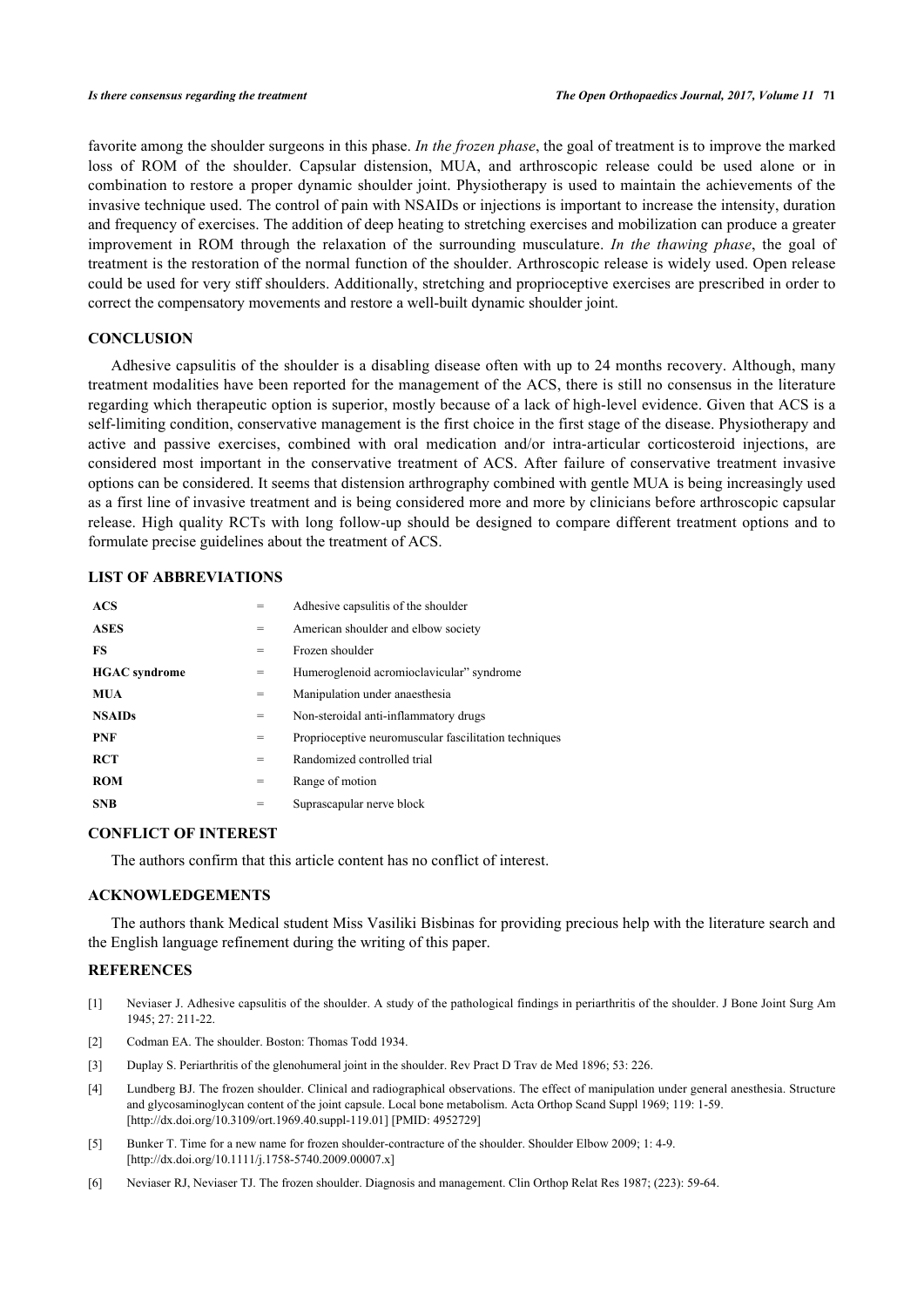[PMID: [3652593\]](http://www.ncbi.nlm.nih.gov/pubmed/3652593)

- <span id="page-7-0"></span>[7] Bunker TD. Time for a new name for frozen shoulder. Br Med J (Clin Res Ed) 1985; 290(6477): 1233-4. [\[http://dx.doi.org/10.1136/bmj.290.6477.1233](http://dx.doi.org/10.1136/bmj.290.6477.1233)] [PMID: [3921169\]](http://www.ncbi.nlm.nih.gov/pubmed/3921169)
- <span id="page-7-1"></span>[8] Zuckerman J, Rokito S. Definition and classification of frozen shoulder: a consensus approach. J Shoulder Elbow Surg 2011; 83: 322-35. [\[http://dx.doi.org/10.1016/j.jse.2010.07.008\]](http://dx.doi.org/10.1016/j.jse.2010.07.008) [PMID: [21051244](http://www.ncbi.nlm.nih.gov/pubmed/21051244)]
- <span id="page-7-2"></span>[9] Bunker TD, Anthony PP. The pathology of frozen shoulder. A Dupuytren-like disease. J Bone Joint Surg Br 1995; 77(5): 677-83. [PMID: [7559688\]](http://www.ncbi.nlm.nih.gov/pubmed/7559688)
- <span id="page-7-3"></span>[10] Huang YP, Fann CY, Chiu YH, *et al.* Association of diabetes mellitus with the risk of developing adhesive capsulitis of the shoulder: a longitudinal population-based followup study. Arthritis Care Res (Hoboken) 2013; 65(7): 1197-202. [\[http://dx.doi.org/10.1002/acr.21938\]](http://dx.doi.org/10.1002/acr.21938) [PMID: [23281342](http://www.ncbi.nlm.nih.gov/pubmed/23281342)]
- <span id="page-7-4"></span>[11] Dias R, Cutts S, Massoud S. Frozen shoulder. BMJ 2005; 331(7530): 1453-6. [\[http://dx.doi.org/10.1136/bmj.331.7530.1453](http://dx.doi.org/10.1136/bmj.331.7530.1453)] [PMID: [16356983\]](http://www.ncbi.nlm.nih.gov/pubmed/16356983)
- <span id="page-7-5"></span>[12] Page P, Labbe A. Adhesive capsulitis: use the evidence to integrate your interventions. N Am J Sports Phys Ther 2010; 5(4): 266-73. [PMID: [21655385\]](http://www.ncbi.nlm.nih.gov/pubmed/21655385)
- <span id="page-7-6"></span>[13] Uppal HS, Evans JP, Smith C. Frozen shoulder: A systematic review of therapeutic options. World J Orthop 2015; 6(2): 263-8. [\[http://dx.doi.org/10.5312/wjo.v6.i2.263](http://dx.doi.org/10.5312/wjo.v6.i2.263)] [PMID: [25793166\]](http://www.ncbi.nlm.nih.gov/pubmed/25793166)
- <span id="page-7-7"></span>[14] Brue S, Valentin A, Forssblad M, Werner S, Mikkelsen C, Cerulli G. Idiopathic adhesive capsulitis of the shoulder: a review. Knee Surg Sports Traumatol Arthrosc 2007; 15(8): 1048-54. [\[http://dx.doi.org/10.1007/s00167-007-0291-2\]](http://dx.doi.org/10.1007/s00167-007-0291-2) [PMID: [17333122](http://www.ncbi.nlm.nih.gov/pubmed/17333122)]
- <span id="page-7-8"></span>[15] Noël E, Thomas T, Schaeverbeke T, Thomas P, Bonjean M, Revel M. Frozen shoulder. Joint Bone Spine 2000; 67(5): 393-400. [PMID: [11143905\]](http://www.ncbi.nlm.nih.gov/pubmed/11143905)
- <span id="page-7-9"></span>[16] Dodenhoff RM, Levy O, Wilson A, Copeland SA. Manipulation under anesthesia for primary frozen shoulder: effect on early recovery and return to activity. J Shoulder Elbow Surg 2000; 9(1): 23-6. [\[http://dx.doi.org/10.1016/S1058-2746\(00\)90005-3\]](http://dx.doi.org/10.1016/S1058-2746(00)90005-3) [PMID: [10717858](http://www.ncbi.nlm.nih.gov/pubmed/10717858)]
- <span id="page-7-10"></span>[17] Neviaser TJ. Adhesive capsulitis. Orthop Clin North Am 1987; 18(3): 439-43. [PMID: [3441364\]](http://www.ncbi.nlm.nih.gov/pubmed/3441364)
- <span id="page-7-11"></span>[18] van der Windt DA, van der Heijden GJ, Scholten RJ, Koes BW, Bouter LM. The efficacy of non-steroidal anti-inflammatory drugs (NSAIDS) for shoulder complaints. A systematic review. J Clin Epidemiol 1995; 48(5): 691-704. [\[http://dx.doi.org/10.1016/0895-4356\(94\)00170-U](http://dx.doi.org/10.1016/0895-4356(94)00170-U)] [PMID: [7730924\]](http://www.ncbi.nlm.nih.gov/pubmed/7730924)
- <span id="page-7-12"></span>[19] Hsu JE, Anakwenze OA, Warrender WJ, Abboud JA. Current review of adhesive capsulitis. J Shoulder Elbow Surg 2011; 20(3): 502-14. [\[http://dx.doi.org/10.1016/j.jse.2010.08.023\]](http://dx.doi.org/10.1016/j.jse.2010.08.023) [PMID: [21167743](http://www.ncbi.nlm.nih.gov/pubmed/21167743)]
- <span id="page-7-13"></span>[20] Neviaser AS, Hannafin JA. Adhesive capsulitis: a review of current treatment. Am J Sports Med 2010; 38(11): 2346-56. [\[http://dx.doi.org/10.1177/0363546509348048\]](http://dx.doi.org/10.1177/0363546509348048) [PMID: [20110457](http://www.ncbi.nlm.nih.gov/pubmed/20110457)]
- <span id="page-7-14"></span>[21] Binder A, Hazleman BL, Parr G, Roberts S. A controlled study of oral prednisolone in frozen shoulder. Br J Rheumatol 1986; 25(3): 288-92. [\[http://dx.doi.org/10.1093/rheumatology/25.3.288](http://dx.doi.org/10.1093/rheumatology/25.3.288)] [PMID: [3730737](http://www.ncbi.nlm.nih.gov/pubmed/3730737)]
- [22] Blockey NJ, Wright JK, Kellgren JH. Oral cortisone therapy in periarthritis of the shoulder; a controlled trial. BMJ 1954; 1(4877): 1455-7. [\[http://dx.doi.org/10.1136/bmj.1.4877.1455](http://dx.doi.org/10.1136/bmj.1.4877.1455)] [PMID: [13160496\]](http://www.ncbi.nlm.nih.gov/pubmed/13160496)
- [23] Kessel L, Bayley I, Young A. The upper limb: the frozen shoulder. Br J Hosp Med 1981; 25(4) 334, 336-7, 339. [PMID: [7236953\]](http://www.ncbi.nlm.nih.gov/pubmed/7236953)
- <span id="page-7-16"></span>[24] Buchbinder R, Hoving JL, Green S, Hall S, Forbes A, Nash P. Short course prednisolone for adhesive capsulitis (frozen shoulder or stiff painful shoulder): a randomised, double blind, placebo controlled trial. Ann Rheum Dis 2004; 63(11): 1460-9. [\[http://dx.doi.org/10.1136/ard.2003.018218](http://dx.doi.org/10.1136/ard.2003.018218)] [PMID: [15479896\]](http://www.ncbi.nlm.nih.gov/pubmed/15479896)
- <span id="page-7-15"></span>[25] Buchbinder R, Green S, Youd JM, Johnston RV, Cumpston M. Arthrographic distension for adhesive capsulitis (frozen shoulder). Cochrane Database Syst Rev 2008; 1(1): CD007005. [PMID: [18254123\]](http://www.ncbi.nlm.nih.gov/pubmed/18254123)
- <span id="page-7-17"></span>[26] Favejee MM, Huisstede BM, Koes BW. Frozen shoulder: the effectiveness of conservative and surgical interventionssystematic review. Br J Sports Med 2011; 45(1): 49-56.

[\[http://dx.doi.org/10.1136/bjsm.2010.071431](http://dx.doi.org/10.1136/bjsm.2010.071431)] [PMID: [20647296\]](http://www.ncbi.nlm.nih.gov/pubmed/20647296)

- <span id="page-7-18"></span>[27] Tveita EK, Tariq R, Sesseng S, Juel NG, Bautz-Holter E. Hydrodilatation, corticosteroids and adhesive capsulitis: a randomized controlled trial. BMC Musculoskelet Disord 2008; 9: 53. [\[http://dx.doi.org/10.1186/1471-2474-9-53\]](http://dx.doi.org/10.1186/1471-2474-9-53) [PMID: [18423042](http://www.ncbi.nlm.nih.gov/pubmed/18423042)]
- <span id="page-7-19"></span>[28] Griesser MJ, Harris JD, Campbell JE, Jones GL. Adhesive capsulitis of the shoulder: a systematic review of the effectiveness of intra-articular corticosteroid injections. J Bone Joint Surg Am 2011; 93(18): 1727-33. [\[http://dx.doi.org/10.2106/JBJS.J.01275\]](http://dx.doi.org/10.2106/JBJS.J.01275) [PMID: [21938377](http://www.ncbi.nlm.nih.gov/pubmed/21938377)]
- <span id="page-7-20"></span>[29] Sheridan MA, Hannafin JA. Upper extremity: emphasis on frozen shoulder. Orthop Clin North Am 2006; 37(4): 531-9. [\[http://dx.doi.org/10.1016/j.ocl.2006.09.009\]](http://dx.doi.org/10.1016/j.ocl.2006.09.009) [PMID: [17141009](http://www.ncbi.nlm.nih.gov/pubmed/17141009)]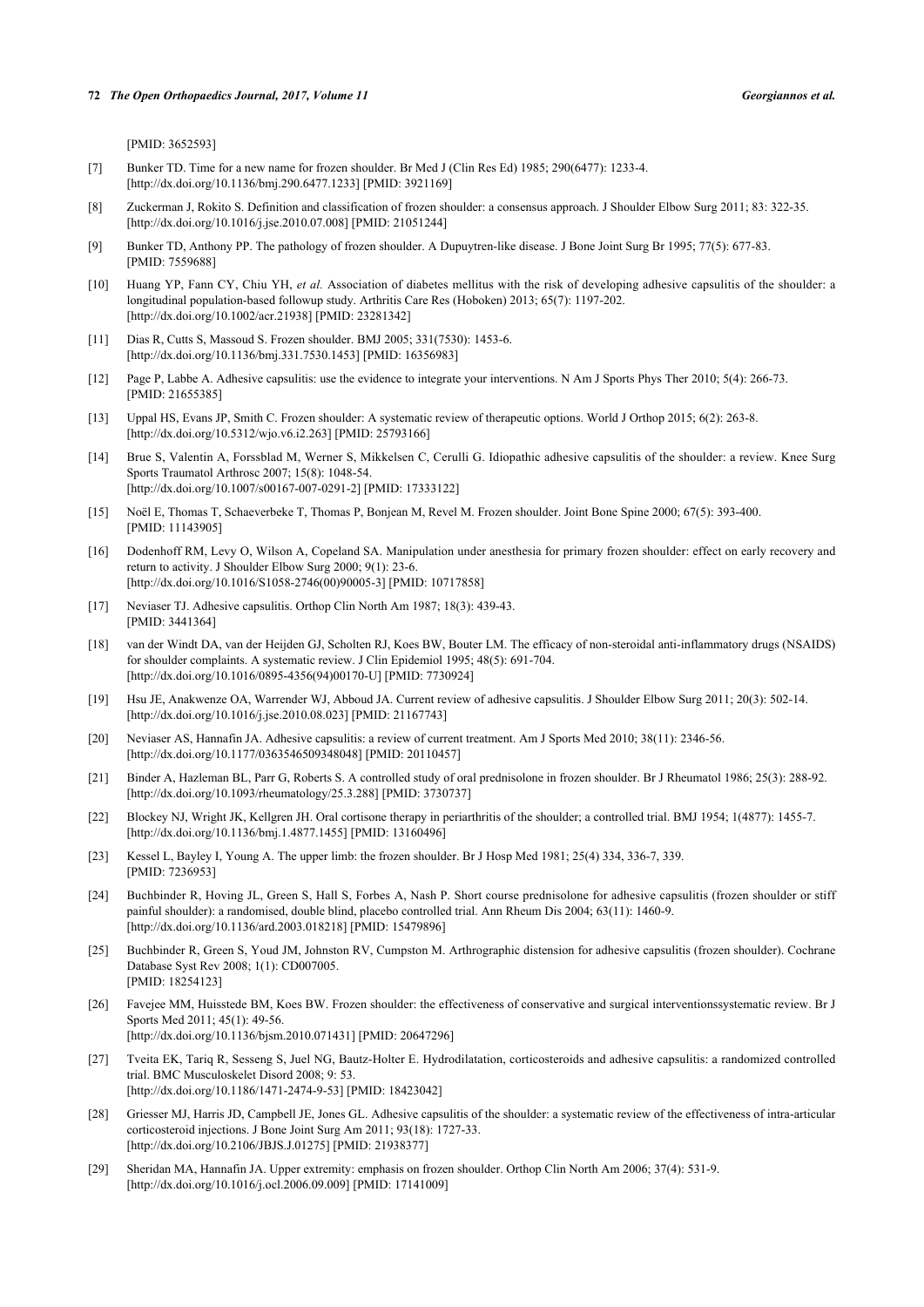- <span id="page-8-0"></span>[30] Shah N, Lewis M. Shoulder adhesive capsulitis: systematic review of randomised trials using multiple corticosteroid injections. Br J Gen Pract 2007; 57(541): 662-7. [PMID: [17688763\]](http://www.ncbi.nlm.nih.gov/pubmed/17688763)
- <span id="page-8-1"></span>[31] Lorbach O, Anagnostakos K, Scherf C, Seil R, Kohn D, Pape D. Nonoperative management of adhesive capsulitis of the shoulder: oral cortisone application versus intra-articular cortisone injections. J Shoulder Elbow Surg 2010; 19(2): 172-9. [\[http://dx.doi.org/10.1016/j.jse.2009.06.013\]](http://dx.doi.org/10.1016/j.jse.2009.06.013) [PMID: [19800262](http://www.ncbi.nlm.nih.gov/pubmed/19800262)]
- <span id="page-8-2"></span>[32] Oh JH, Oh CH, Choi JA, Kim SH, Kim JH, Yoon JP. Comparison of glenohumeral and subacromial steroid injection in primary frozen shoulder: a prospective, randomized short-term comparison study. J Shoulder Elbow Surg 2011; 20(7): 1034-40. [\[http://dx.doi.org/10.1016/j.jse.2011.04.029\]](http://dx.doi.org/10.1016/j.jse.2011.04.029) [PMID: [21816628](http://www.ncbi.nlm.nih.gov/pubmed/21816628)]
- <span id="page-8-3"></span>[33] Lee HJ, Lim KB, Kim DY, Lee KT. Randomized controlled trial for efficacy of intra-articular injection for adhesive capsulitis: ultrasonography-guided versus blind technique. Arch Phys Med Rehabil 2009; 90(12): 1997-2002. [\[http://dx.doi.org/10.1016/j.apmr.2009.07.025](http://dx.doi.org/10.1016/j.apmr.2009.07.025)] [PMID: [19969160](http://www.ncbi.nlm.nih.gov/pubmed/19969160)]
- [34] Naredo E, Cabero F, Beneyto P, *et al.* A randomized comparative study of short term response to blind injection versus sonographic-guided injection of local corticosteroids in patients with painful shoulder. J Rheumatol 2004; 31(2): 308-14. [PMID: [14760802\]](http://www.ncbi.nlm.nih.gov/pubmed/14760802)
- [35] Sethi PM, Kingston S, Elattrache N. Accuracy of anterior intra-articular injection of the glenohumeral joint. Arthroscopy 2005; 21(1): 77-80. [\[http://dx.doi.org/10.1016/j.arthro.2004.09.009](http://dx.doi.org/10.1016/j.arthro.2004.09.009)] [PMID: [15650670\]](http://www.ncbi.nlm.nih.gov/pubmed/15650670)
- <span id="page-8-4"></span>[36] Yamakado K. The targeting accuracy of subacromial injection to the shoulder: an arthrographic evaluation. Arthroscopy 2002; 18(8): 887-91. [\[http://dx.doi.org/10.1053/jars.2002.35263](http://dx.doi.org/10.1053/jars.2002.35263)] [PMID: [12368787\]](http://www.ncbi.nlm.nih.gov/pubmed/12368787)
- <span id="page-8-5"></span>[37] Juel NG, Oland G, Kvalheim S, Løve T, Ekeberg OM. Adhesive capsulitis: one sonographic-guided injection of 20 mg triamcinolon into the rotator interval. Rheumatol Int 2013; 33(6): 1547-53. [\[http://dx.doi.org/10.1007/s00296-012-2503-4\]](http://dx.doi.org/10.1007/s00296-012-2503-4) [PMID: [23263492](http://www.ncbi.nlm.nih.gov/pubmed/23263492)]
- <span id="page-8-6"></span>[38] Calis M, Demir H, Ulker S, Kirnap M, Duygulu F, Calis HT. Is intraarticular sodium hyaluronate injection an alternative treatment in patients with adhesive capsulitis? Rheumatol Int 2006; 26(6): 536-40. [\[http://dx.doi.org/10.1007/s00296-005-0022-2\]](http://dx.doi.org/10.1007/s00296-005-0022-2) [PMID: [16091920](http://www.ncbi.nlm.nih.gov/pubmed/16091920)]
- [39] Carette S, Moffet H, Tardif J, et al. Intraarticular corticosteroids, supervised physiotherapy, or a combination of the two in the treatment of adhesive capsulitis of the shoulder: a placebo-controlled trial. Arthritis Rheum 2003; 48(3): 829-38. [\[http://dx.doi.org/10.1002/art.10954](http://dx.doi.org/10.1002/art.10954)] [PMID: [12632439\]](http://www.ncbi.nlm.nih.gov/pubmed/12632439)
- <span id="page-8-7"></span>[40] Ryans I, Montgomery A, Galway R, Kernohan WG, McKane R. A randomized controlled trial of intra-articular triamcinolone and/or physiotherapy in shoulder capsulitis. Rheumatology (Oxford) 2005; 44(4): 529-35. [\[http://dx.doi.org/10.1093/rheumatology/keh535](http://dx.doi.org/10.1093/rheumatology/keh535)] [PMID: [15657070\]](http://www.ncbi.nlm.nih.gov/pubmed/15657070)
- <span id="page-8-8"></span>[41] Iwata H. Pharmacologic and clinical aspects of intraarticular injection of hyaluronate. Clin Orthop Relat Res 1993; 199(289): 285-91. [PMID: [8472428\]](http://www.ncbi.nlm.nih.gov/pubmed/8472428)
- <span id="page-8-9"></span>[42] Moskowitz RW, Blaine TA. An overview of treatment options for persistent shoulder pain. Am J Orthop 2005; 34(12)(Suppl.): 10-5. [PMID: [16450691\]](http://www.ncbi.nlm.nih.gov/pubmed/16450691)
- <span id="page-8-10"></span>[43] Blaine T, Moskowitz R, Udell J, *et al.* Treatment of persistent shoulder pain with sodium hyaluronate: a randomized, controlled trial. A multicenter study. J Bone Joint Surg Am 2008; 90(5): 970-9. [\[http://dx.doi.org/10.2106/JBJS.F.01116](http://dx.doi.org/10.2106/JBJS.F.01116)] [PMID: [18451387\]](http://www.ncbi.nlm.nih.gov/pubmed/18451387)
- <span id="page-8-11"></span>[44] Harris JD, Griesser MJ, Copelan A, Jones GL. Treatment of adhesive capsulitis with intra-articular hyaluronate: A systematic review. Int J Shoulder Surg 2011; 5(2): 31-7. [\[http://dx.doi.org/10.4103/0973-6042.83194](http://dx.doi.org/10.4103/0973-6042.83194)] [PMID: [21897581](http://www.ncbi.nlm.nih.gov/pubmed/21897581)]
- <span id="page-8-12"></span>[45] Hsieh LF, Hsu WC, Lin YJ, Chang HL, Chen CC, Huang V. Addition of intra-articular hyaluronate injection to physical therapy program produces no extra benefits in patients with adhesive capsulitis of the shoulder: a randomized controlled trial. Arch Phys Med Rehabil 2012;  $93(6)$ : 957-64.

[\[http://dx.doi.org/10.1016/j.apmr.2012.01.021](http://dx.doi.org/10.1016/j.apmr.2012.01.021)] [PMID: [22502793](http://www.ncbi.nlm.nih.gov/pubmed/22502793)]

- <span id="page-8-13"></span>[46] Wilson J, Russell S, Walton M. The management of frozen shoulder. Curr Phys Med Rehabil Rep 2015; 3: 181-7. [\[http://dx.doi.org/10.1007/s40141-015-0090-5\]](http://dx.doi.org/10.1007/s40141-015-0090-5)
- <span id="page-8-14"></span>[47] DOrsi GM, Via AG, Frizziero A, Oliva F. Treatment of adhesive capsulitis: a review. Muscles Ligaments Tendons J 2012; 2(2): 70-8. [PMID: [23738277\]](http://www.ncbi.nlm.nih.gov/pubmed/23738277)
- <span id="page-8-15"></span>[48] Vermeulen HM, Rozing PM, Obermann WR, le Cessie S, Vliet Vlieland TP. Comparison of high-grade and low-grade mobilization techniques in the management of adhesive capsulitis of the shoulder: randomized controlled trial. Phys Ther 2006; 86(3): 355-68. [PMID: [16506872\]](http://www.ncbi.nlm.nih.gov/pubmed/16506872)
- <span id="page-8-16"></span>[49] Jewell DV, Riddle DL, Thacker LR. Interventions associated with an increased or decreased likelihood of pain reduction and improved function in patients with adhesive capsulitis: a retrospective cohort study. Phys Ther 2009; 89(5): 419-29. [\[http://dx.doi.org/10.2522/ptj.20080250](http://dx.doi.org/10.2522/ptj.20080250)] [PMID: [19270045\]](http://www.ncbi.nlm.nih.gov/pubmed/19270045)
- <span id="page-8-17"></span>[50] Paul A, Rajkumar JS, Peter S, Lambert L. Effectiveness of sustained stretching of the inferior capsule in the management of a frozen shoulder. Clin Orthop Relat Res 2014; 472(7): 2262-8.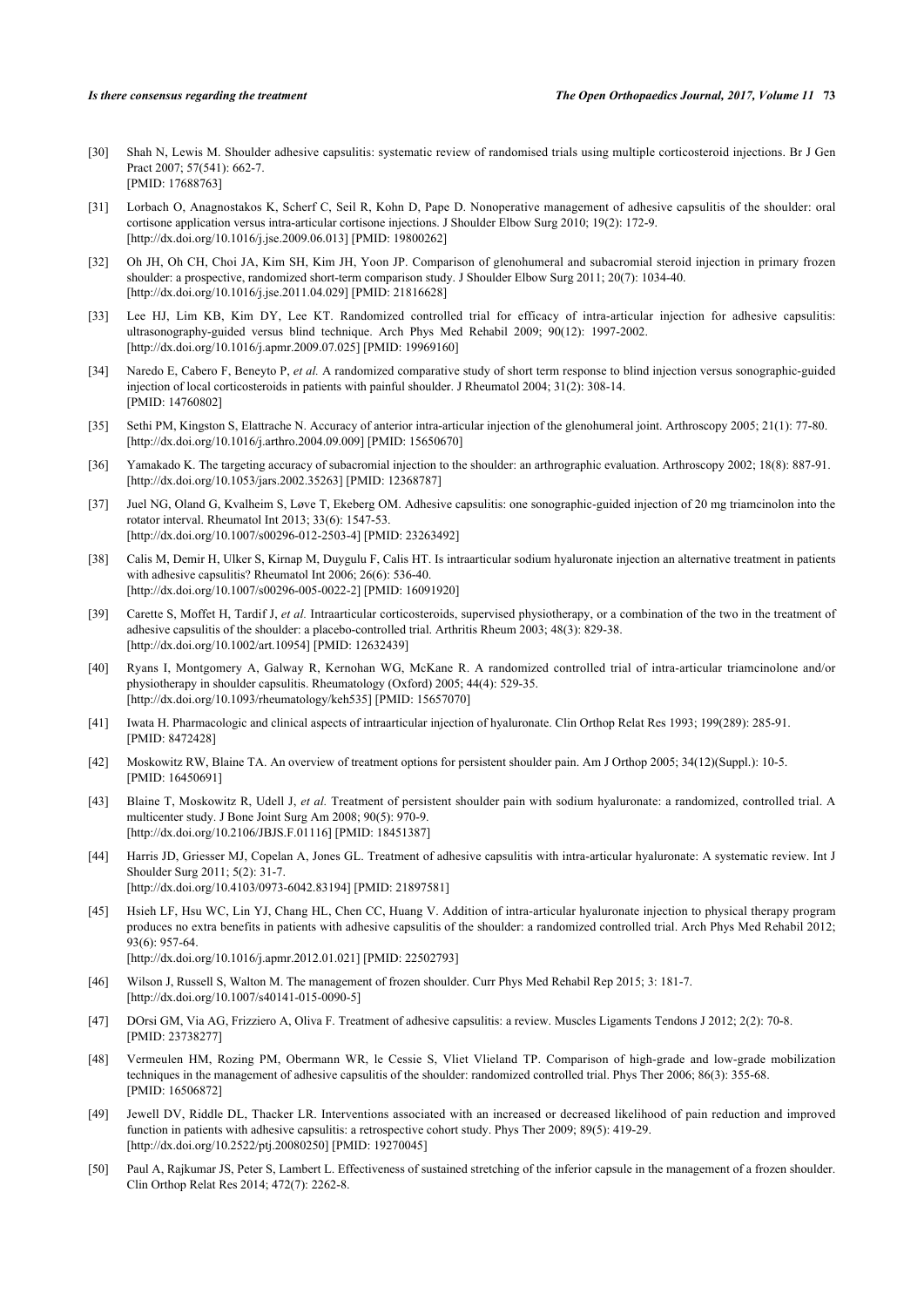[\[http://dx.doi.org/10.1007/s11999-014-3581-2\]](http://dx.doi.org/10.1007/s11999-014-3581-2) [PMID: [24664198](http://www.ncbi.nlm.nih.gov/pubmed/24664198)]

- <span id="page-9-0"></span>[51] Johnson AJ, Godges JJ, Zimmerman GJ, Ounanian LL. The effect of anterior versus posterior glide joint mobilization on external rotation range of motion in patients with shoulder adhesive capsulitis. J Orthop Sports Phys Ther 2007; 37(3): 88-99. [\[http://dx.doi.org/10.2519/jospt.2007.2307](http://dx.doi.org/10.2519/jospt.2007.2307)] [PMID: [17416123\]](http://www.ncbi.nlm.nih.gov/pubmed/17416123)
- <span id="page-9-1"></span>[52] Kelley MJ, Shaffer MA, Kuhn JE, *et al.* Shoulder pain and mobility deficits: adhesive capsulitis. J Orthop Sports Phys Ther 2013; 43(5): A1- A31.

[\[http://dx.doi.org/10.2519/jospt.2013.0302](http://dx.doi.org/10.2519/jospt.2013.0302)] [PMID: [23636125\]](http://www.ncbi.nlm.nih.gov/pubmed/23636125)

- <span id="page-9-2"></span>[53] Diercks RL, Stevens M. Gentle thawing of the frozen shoulder: a prospective study of supervised neglect versus intensive physical therapy in seventy-seven patients with frozen shoulder syndrome followed up for two years. J Shoulder Elbow Surg 2004; 13(5): 499-502. [\[http://dx.doi.org/10.1016/j.jse.2004.03.002\]](http://dx.doi.org/10.1016/j.jse.2004.03.002) [PMID: [15383804](http://www.ncbi.nlm.nih.gov/pubmed/15383804)]
- <span id="page-9-3"></span>[54] Russell S, Jariwala A, Conlon R, Selfe J, Richards J, Walton M. A blinded, randomized, controlled trial assessing conservative management strategies for frozen shoulder. J Shoulder Elbow Surg 2014; 23(4): 500-7. [\[http://dx.doi.org/10.1016/j.jse.2013.12.026\]](http://dx.doi.org/10.1016/j.jse.2013.12.026) [PMID: [24630545](http://www.ncbi.nlm.nih.gov/pubmed/24630545)]
- <span id="page-9-4"></span>[55] Struyf F, Meeus M. Current evidence on physical therapy in patients with adhesive capsulitis: what are we missing? Clin Rheumatol 2014; 33(5): 593-600. [\[http://dx.doi.org/10.1007/s10067-013-2464-3\]](http://dx.doi.org/10.1007/s10067-013-2464-3) [PMID: [24374758](http://www.ncbi.nlm.nih.gov/pubmed/24374758)]
- <span id="page-9-5"></span>[56] Wertheim HM, Rovenstime FA. Suprascapular nerve block. Anesthesiology 1941; 2: 541-5. [\[http://dx.doi.org/10.1097/00000542-194109000-00006](http://dx.doi.org/10.1097/00000542-194109000-00006)]
- <span id="page-9-6"></span>[57] Wassef MR. Suprascapular nerve block. A new approach for the management of frozen shoulder. Anaesthesia 1992; 47(2): 120-4. [\[http://dx.doi.org/10.1111/j.1365-2044.1992.tb02007.x\]](http://dx.doi.org/10.1111/j.1365-2044.1992.tb02007.x) [PMID: [1539779](http://www.ncbi.nlm.nih.gov/pubmed/1539779)]
- <span id="page-9-7"></span>[58] Jones DS, Chattopadhyay C. Suprascapular nerve block for the treatment of frozen shoulder in primary care: a randomized trial. Br J Gen Pract 1999; 49(438): 39-41. [PMID: [10622015\]](http://www.ncbi.nlm.nih.gov/pubmed/10622015)
- <span id="page-9-8"></span>[59] Dahan TH, Fortin L, Pelletier M, Petit M, Vadeboncoeur R, Suissa S. Double blind randomized clinical trial examining the efficacy of bupivacaine suprascapular nerve blocks in frozen shoulder. J Rheumatol 2000; 27(6): 1464-9. [PMID: [10852272\]](http://www.ncbi.nlm.nih.gov/pubmed/10852272)
- <span id="page-9-9"></span>[60] Børglum J, Bartholdy A, Hautopp H, Krogsgaard MR, Jensen K. Ultrasound-guided continuous suprascapular nerve block for adhesive capsulitis: one case and a short topical review. Acta Anaesthesiol Scand 2011; 55(2): 242-7. [\[http://dx.doi.org/10.1111/j.1399-6576.2010.02370.x\]](http://dx.doi.org/10.1111/j.1399-6576.2010.02370.x) [PMID: [21226866](http://www.ncbi.nlm.nih.gov/pubmed/21226866)]
- <span id="page-9-10"></span>[61] Andren L, Lundberg BJ. Treatment of rigid shoulders by joint distension during arthrography. Acta Orthop Scand 1965; 36: 45-53. [\[http://dx.doi.org/10.3109/17453676508989370\]](http://dx.doi.org/10.3109/17453676508989370) [PMID: [14308098](http://www.ncbi.nlm.nih.gov/pubmed/14308098)]
- <span id="page-9-11"></span>[62] Simpson JK, Budge R. Treatment of frozen shoulder using distension arthrography (hydrodilatation): a case series. Australas Chiropr Osteopathy 2004; 12(1): 25-35. [PMID: [17987207\]](http://www.ncbi.nlm.nih.gov/pubmed/17987207)
- <span id="page-9-12"></span>[63] Corbeil V, Dussault RG, Leduc BE, Fleury J. Adhesive capsulitis of the shoulder: a comparative study of arthrography with intra-articular corticotherapy and with or without capsular distension. Can Assoc Radiol J 1992; 43(2): 127-30. [PMID: [1562888\]](http://www.ncbi.nlm.nih.gov/pubmed/1562888)
- <span id="page-9-13"></span>[64] Jacobs LG, Barton MA, Wallace WA, Ferrousis J, Dunn NA, Bossingham DH. Intra-articular distension and steroids in the management of capsulitis of the shoulder. BMJ 1991; 302(6791): 1498-501. [\[http://dx.doi.org/10.1136/bmj.302.6791.1498](http://dx.doi.org/10.1136/bmj.302.6791.1498)] [PMID: [1855018\]](http://www.ncbi.nlm.nih.gov/pubmed/1855018)
- <span id="page-9-14"></span>[65] Gam AN, Schydlowsky P, Rossel I, Remvig L, Jensen EM. Treatment of frozen shoulder with distension and glucorticoid compared with glucorticoid alone. A randomised controlled trial. Scand J Rheumatol 1998; 27(6): 425-30. [\[http://dx.doi.org/10.1080/030097498442244\]](http://dx.doi.org/10.1080/030097498442244) [PMID: [9855212](http://www.ncbi.nlm.nih.gov/pubmed/9855212)]
- <span id="page-9-15"></span>[66] Hsu SY, Chan KM. Arthroscopic distension in the management of frozen shoulder. Int Orthop 1991; 15(2): 79-83. [\[http://dx.doi.org/10.1007/BF00179702\]](http://dx.doi.org/10.1007/BF00179702) [PMID: [1917198](http://www.ncbi.nlm.nih.gov/pubmed/1917198)]
- <span id="page-9-16"></span>[67] Clement RG, Ray AG, Davidson C, Robinson CM, Perks FJ. Frozen shoulder : long-term outcome following arthrographic distension. Acta Orthop Belg 2013; 79(4): 368-74. [PMID: [24205764\]](http://www.ncbi.nlm.nih.gov/pubmed/24205764)
- <span id="page-9-17"></span>[68] Watson L, Bialocerkowski A, Dalziel R, Balster S, Burke F, Finch C. Hydrodilatation (distension arthrography): a long-term clinical outcome series. Br J Sports Med 2007; 41(3): 167-73. [\[http://dx.doi.org/10.1136/bjsm.2006.028431](http://dx.doi.org/10.1136/bjsm.2006.028431)] [PMID: [17178772\]](http://www.ncbi.nlm.nih.gov/pubmed/17178772)
- <span id="page-9-18"></span>[69] Park KD, Nam HS, Lee JK, Kim YJ, Park Y. Treatment effects of ultrasound-guided capsular distension with hyaluronic acid in adhesive capsulitis of the shoulder. Arch Phys Med Rehabil 2013; 94(2): 264-70. [\[http://dx.doi.org/10.1016/j.apmr.2012.10.002](http://dx.doi.org/10.1016/j.apmr.2012.10.002)] [PMID: [23063625](http://www.ncbi.nlm.nih.gov/pubmed/23063625)]
- <span id="page-9-19"></span>[70] Grant JA, Schroeder N, Miller BS, Carpenter JE. Comparison of manipulation and arthroscopic capsular release for adhesive capsulitis: a systematic review. J Shoulder Elbow Surg 2013; 22(8): 1135-45. [\[http://dx.doi.org/10.1016/j.jse.2013.01.010\]](http://dx.doi.org/10.1016/j.jse.2013.01.010) [PMID: [23510748](http://www.ncbi.nlm.nih.gov/pubmed/23510748)]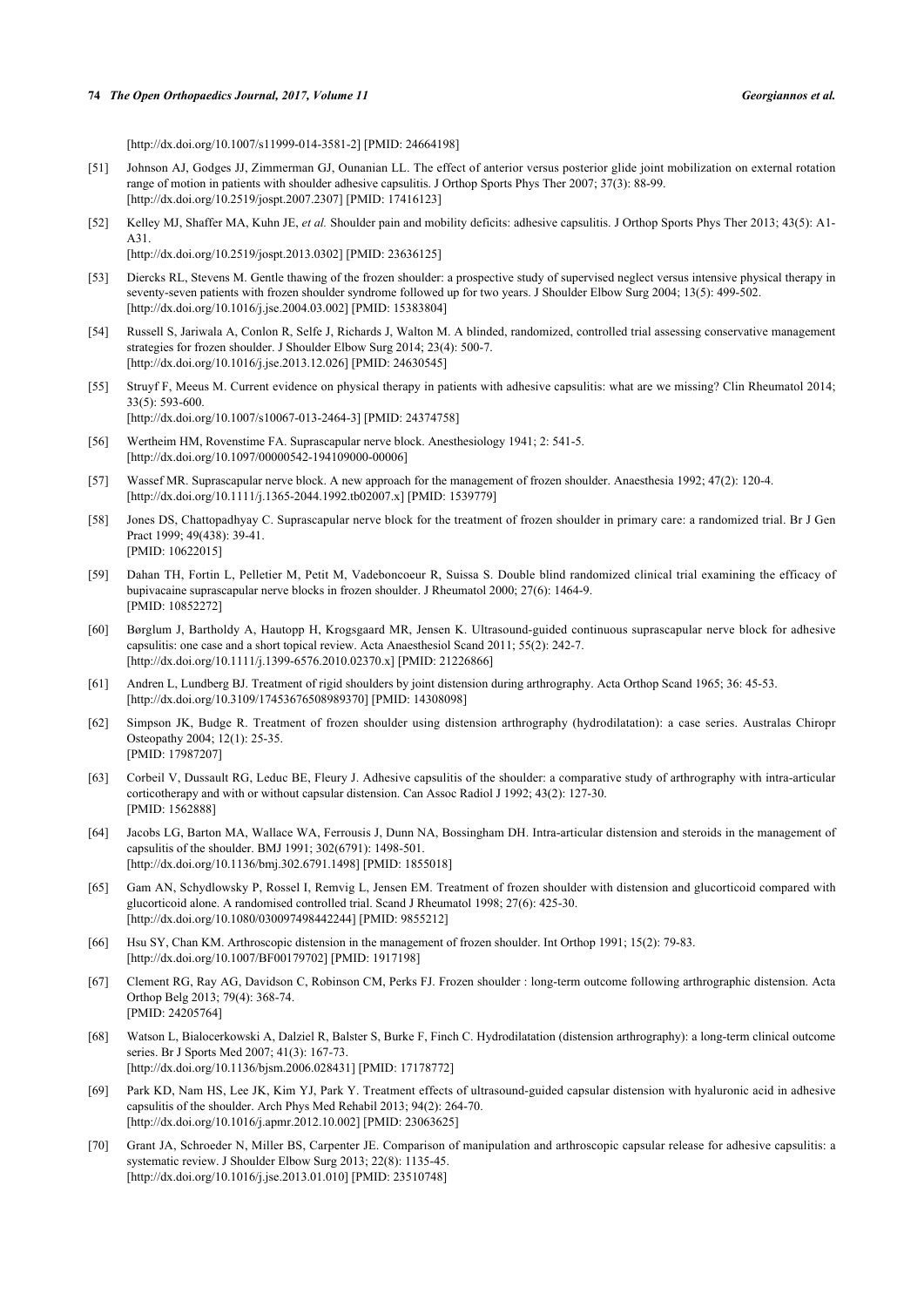- <span id="page-10-0"></span>[71] Farrell CM, Sperling JW, Cofield RH. Manipulation for frozen shoulder: long-term results. J Shoulder Elbow Surg 2005; 14(5): 480-4. [\[http://dx.doi.org/10.1016/j.jse.2005.02.012\]](http://dx.doi.org/10.1016/j.jse.2005.02.012) [PMID: [16194738](http://www.ncbi.nlm.nih.gov/pubmed/16194738)]
- <span id="page-10-1"></span>[72] Wang JP, Huang TF, Ma HL, Hung SC, Chen TH, Liu CL. Manipulation under anaesthesia for frozen shoulder in patients with and without non-insulin dependent diabetes mellitus. Int Orthop 2010; 34(8): 1227-32. [\[http://dx.doi.org/10.1007/s00264-010-0968-x\]](http://dx.doi.org/10.1007/s00264-010-0968-x) [PMID: [20157810](http://www.ncbi.nlm.nih.gov/pubmed/20157810)]
- <span id="page-10-2"></span>[73] Jacobs LG, Smith MG, Khan SA, Smith K, Joshi M. Manipulation or intra-articular steroids in the management of adhesive capsulitis of the shoulder? A prospective randomized trial. J Shoulder Elbow Surg 2009; 18(3): 348-53. [\[http://dx.doi.org/10.1016/j.jse.2009.02.002\]](http://dx.doi.org/10.1016/j.jse.2009.02.002) [PMID: [19393928](http://www.ncbi.nlm.nih.gov/pubmed/19393928)]
- <span id="page-10-3"></span>[74] Kivimäki J, Pohjolainen T, Malmivaara A, *et al.* Manipulation under anesthesia with home exercises versus home exercises alone in the treatment of frozen shoulder: a randomized, controlled trial with 125 patients. J Shoulder Elbow Surg 2007; 16(6): 722-6. [\[http://dx.doi.org/10.1016/j.jse.2007.02.125\]](http://dx.doi.org/10.1016/j.jse.2007.02.125) [PMID: [17931902](http://www.ncbi.nlm.nih.gov/pubmed/17931902)]
- <span id="page-10-4"></span>[75] De Carli A, Vadalà A, Perugia D, *et al.* Shoulder adhesive capsulitis: manipulation and arthroscopic arthrolysis or intra-articular steroid injections? Int Orthop 2012; 36(1): 101-6. [\[http://dx.doi.org/10.1007/s00264-011-1330-7\]](http://dx.doi.org/10.1007/s00264-011-1330-7) [PMID: [21833684](http://www.ncbi.nlm.nih.gov/pubmed/21833684)]
- <span id="page-10-5"></span>[76] Reichmister JP, Friedman SL. Long-term functional results after manipulation of the frozen shoulder. Md Med J 1999; 48(1): 7-11. [PMID: [10048277\]](http://www.ncbi.nlm.nih.gov/pubmed/10048277)
- <span id="page-10-6"></span>[77] Harryman DT II, Matsen FA III, Sidles JA. Arthroscopic management of refractory shoulder stiffness. Arthroscopy 1997; 13(2): 133-47. [\[http://dx.doi.org/10.1016/S0749-8063\(97\)90146-8\]](http://dx.doi.org/10.1016/S0749-8063(97)90146-8) [PMID: [9127069](http://www.ncbi.nlm.nih.gov/pubmed/9127069)]
- [78] Beaufils P, Prévot N, Boyer T, *et al.* Arthroscopic release of the glenohumeral joint in shoulder stiffness: a review of 26 cases. Arthroscopy 1999; 15(1): 49-55. [\[http://dx.doi.org/10.1053/ar.1999.v15.0150041](http://dx.doi.org/10.1053/ar.1999.v15.0150041)] [PMID: [10024033\]](http://www.ncbi.nlm.nih.gov/pubmed/10024033)
- [79] Smith CD, Hamer P, Bunker TD. Arthroscopic capsular release for idiopathic frozen shoulder with intra-articular injection and a controlled manipulation. Ann R Coll Surg Engl 2014; 96(1): 55-60. [\[http://dx.doi.org/10.1308/003588414X13824511650452\]](http://dx.doi.org/10.1308/003588414X13824511650452) [PMID: [24417832](http://www.ncbi.nlm.nih.gov/pubmed/24417832)]
- <span id="page-10-7"></span>[80] Walther M, Blanke F, Von Wehren L, Majewski M. Frozen shouldercomparison of different surgical treatment options. Acta Orthop Belg 2014; 80(2): 172-7. [PMID: [25090788\]](http://www.ncbi.nlm.nih.gov/pubmed/25090788)
- <span id="page-10-8"></span>[81] Ogilvie-Harris DJ, Wiley AM. Arthroscopic surgery of the shoulder. A general appraisal. J Bone Joint Surg Br 1986; 68(2): 201-7. [PMID: [3958003\]](http://www.ncbi.nlm.nih.gov/pubmed/3958003)
- <span id="page-10-9"></span>[82] Le Lievre HM, Murrell GA. Long-term outcomes after arthroscopic capsular release for idiopathic adhesive capsulitis. J Bone Joint Surg Am 2012; 94(13): 1208-16. [\[http://dx.doi.org/10.2106/JBJS.J.00952\]](http://dx.doi.org/10.2106/JBJS.J.00952) [PMID: [22760389](http://www.ncbi.nlm.nih.gov/pubmed/22760389)]
- <span id="page-10-10"></span>[83] Snow M, Boutros I, Funk L. Posterior arthroscopic capsular release in frozen shoulder. Arthroscopy 2009; 25(1): 19-23. [\[http://dx.doi.org/10.1016/j.arthro.2008.08.006](http://dx.doi.org/10.1016/j.arthro.2008.08.006)] [PMID: [19111214\]](http://www.ncbi.nlm.nih.gov/pubmed/19111214)
- <span id="page-10-11"></span>[84] Berghs BM, Sole-Molins X, Bunker TD. Arthroscopic release of adhesive capsulitis. J Shoulder Elbow Surg 2004; 13(2): 180-5. [\[http://dx.doi.org/10.1016/j.jse.2003.12.004\]](http://dx.doi.org/10.1016/j.jse.2003.12.004) [PMID: [14997096](http://www.ncbi.nlm.nih.gov/pubmed/14997096)]
- [85] Holloway GB, Schenk T, Williams GR, Ramsey ML, Iannotti JP. Arthroscopic capsular release for the treatment of refractory postoperative or post-fracture shoulder stiffness. J Bone Joint Surg Am 2001; 83-A(11): 1682-7. [\[http://dx.doi.org/10.2106/00004623-200111000-00010](http://dx.doi.org/10.2106/00004623-200111000-00010)] [PMID: [11701791\]](http://www.ncbi.nlm.nih.gov/pubmed/11701791)
- <span id="page-10-12"></span>[86] Baums MH, Spahn G, Nozaki M, Steckel H, Schultz W, Klinger HM. Functional outcome and general health status in patients after arthroscopic release in adhesive capsulitis. Knee Surg Sports Traumatol Arthrosc 2007; 15(5): 638-44. [\[http://dx.doi.org/10.1007/s00167-006-0203-x\]](http://dx.doi.org/10.1007/s00167-006-0203-x) [PMID: [17031613](http://www.ncbi.nlm.nih.gov/pubmed/17031613)]
- <span id="page-10-13"></span>[87] Liem D, Meier F, Thorwesten L, Marquardt B, Steinbeck J, Poetzl W. The influence of arthroscopic subscapularis tendon and capsule release on internal rotation strength in treatment of frozen shoulder. Am J Sports Med 2008; 36(5): 921-6. [\[http://dx.doi.org/10.1177/0363546507313090\]](http://dx.doi.org/10.1177/0363546507313090) [PMID: [18272795](http://www.ncbi.nlm.nih.gov/pubmed/18272795)]
- [88] Pearsall AW IV, Osbahr DC, Speer KP. An arthroscopic technique for treating patients with frozen shoulder. Arthroscopy 1999; 15(1): 2-11. [\[http://dx.doi.org/10.1053/ar.1999.v15.0150002](http://dx.doi.org/10.1053/ar.1999.v15.0150002)] [PMID: [10024027\]](http://www.ncbi.nlm.nih.gov/pubmed/10024027)
- <span id="page-10-14"></span>[89] Jerosch J. 360 degrees arthroscopic capsular release in patients with adhesive capsulitis of the glenohumeral jointindication, surgical technique, results. Knee Surg Sports Traumatol Arthrosc 2001; 9(3): 178-86. [\[http://dx.doi.org/10.1007/s001670100194\]](http://dx.doi.org/10.1007/s001670100194) [PMID: [11420793](http://www.ncbi.nlm.nih.gov/pubmed/11420793)]
- [90] Jerosch J, Nasef NM, Peters O, Mansour AM. Mid-term results following arthroscopic capsular release in patients with primary and secondary adhesive shoulder capsulitis. Knee Surg Sports Traumatol Arthrosc 2013; 21(5): 1195-202. [\[http://dx.doi.org/10.1007/s00167-012-2124-1\]](http://dx.doi.org/10.1007/s00167-012-2124-1) [PMID: [22763569](http://www.ncbi.nlm.nih.gov/pubmed/22763569)]
- <span id="page-10-15"></span>[91] Lafosse L, Boyle S, Kordasiewicz B, Aranberri-Gutiérrez M, Fritsch B, Meller R. Arthroscopic arthrolysis for recalcitrant frozen shoulder: a lateral approach. Arthroscopy 2012; 28(7): 916-23. [\[http://dx.doi.org/10.1016/j.arthro.2011.12.014](http://dx.doi.org/10.1016/j.arthro.2011.12.014)] [PMID: [22421567\]](http://www.ncbi.nlm.nih.gov/pubmed/22421567)